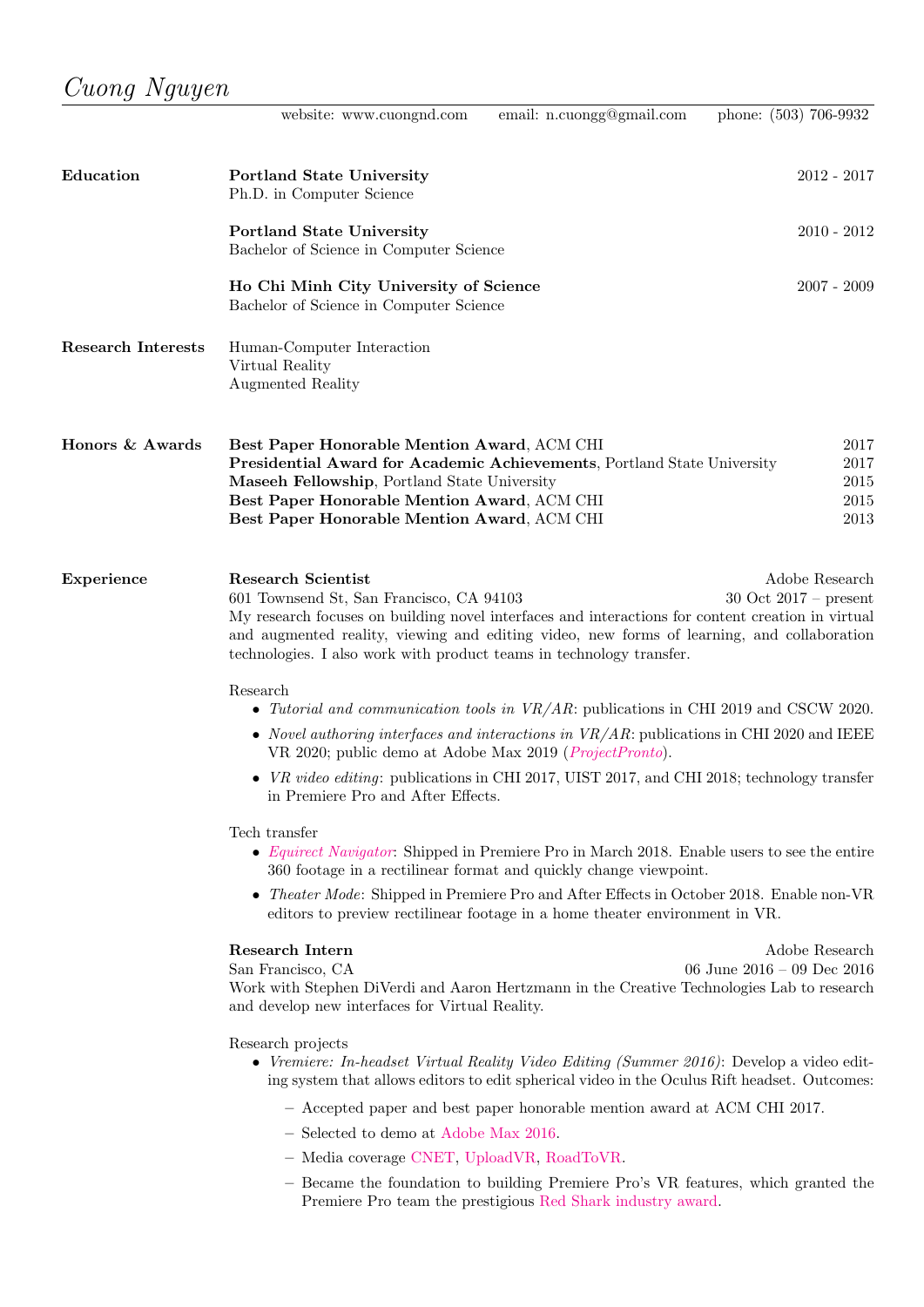• Colla VR : Collaborative In-Headset Review for VR Video (Fall 2016): Develop an application that enables multiple filmmakers to collaborate and review VR video together while fully immersed in VR.

## Graduate Research Assistant Portland State University

Portland, OR 15 Sep 2012 – 16 Sep 2017

Research and develop new interfaces and techniques to enable novel video interaction experience. Some of my research include: *Video Summagator*, a 3D interface that lets users quickly understand the video content through interactive volume visualization; Responsive Software Tutorial, a video player for software tutorial that lets users directly interact with the software shown in the video to quickly locate meaningful content; and *GazeNoter*, a gaze-based video player for lecture video that tracks user gaze to highlight interesting lecture notes and automatically control the video playback.

Graduate Teaching Assistant **Portland State University** Portland State University Portland, OR 2012 – 2017 CS 333 (Introduction to Operating Systems) CS 202 (Programming Systems) CS 410/510 (Cloud and Cluster Data Management)

Publications Pronto: Rapid Augmented Reality Video Prototyping Using Sketches and Enaction Germ´an Leiva, Cuong Nguyen, Rubaiat Habib Kazi, Paul Asente In Proceedings of CHI 2020

> Slicing Volume: Hybrid 3D/2D Multi target Selection Technique for Dense Virtual Environments Roberto A. Montano-Murillo, Cuong Nguyen, Rubaiat Habib Kazi, Sriram Subramanian, Stephen DiVerdi, Diego Martinez-Plasencia1 In Proceedings of IEEE VR 2020 (Conference Paper)

Challenges and Design Considerations for Multimodal Asynchronous Collaboration in VR Kevin Chow, Caitlin Coyiuto, Cuong Nguyen, Dongwook Yoon In Proceedings of ACM CSCW 2019

TutoriVR: A Video-based Tutorial System for Design Applications in Virtual Reality Balasaravanan Thoravi Kumaravel, Cuong Nguyen, Stephen DiVerdi, Bjoern Hartmann In Proceedings of CHI 2019 (23.8% acceptance rate)

Designing In-Headset Authoring Tools for Virtual Reality Video Cuong Nguyen Ph.D. Dissertation in Computer Science, USA, December 2017

Depth Conflict Reduction for Stereo VR Video Interfaces Cuong Nguyen, Stephen DiVerdi, Aaron Hertzmann, Feng Liu In Proceedings of CHI 2018 (25.7% acceptance rate)

CollaVR : Collaborative In-Headset Review for VR Video Cuong Nguyen, Stephen DiVerdi, Aaron Hertzmann, Feng Liu In Proceedings of UIST 2017 (22.5% acceptance rate)

Vremiere: In-Headset Virtual Reality Video Editing Cuong Nguyen, Stephen DiVerdi, Aaron Hertzmann, Feng Liu In Proceedings of CHI 2017 (25% acceptance rate) Best Paper Honorable Mention Award

Gaze-based Notetaking for Learning from Lecture Videos Cuong Nguyen and Feng Liu In Proceedings of CHI 2016 (23.4% acceptance rate)

Hotspot: Making Computer Vision More Effective for Human Video Surveillance Cuong Nguyen, Wu-chi Feng, and Feng Liu Information Visualization (2016)

Making Software Tutorial Video Responsive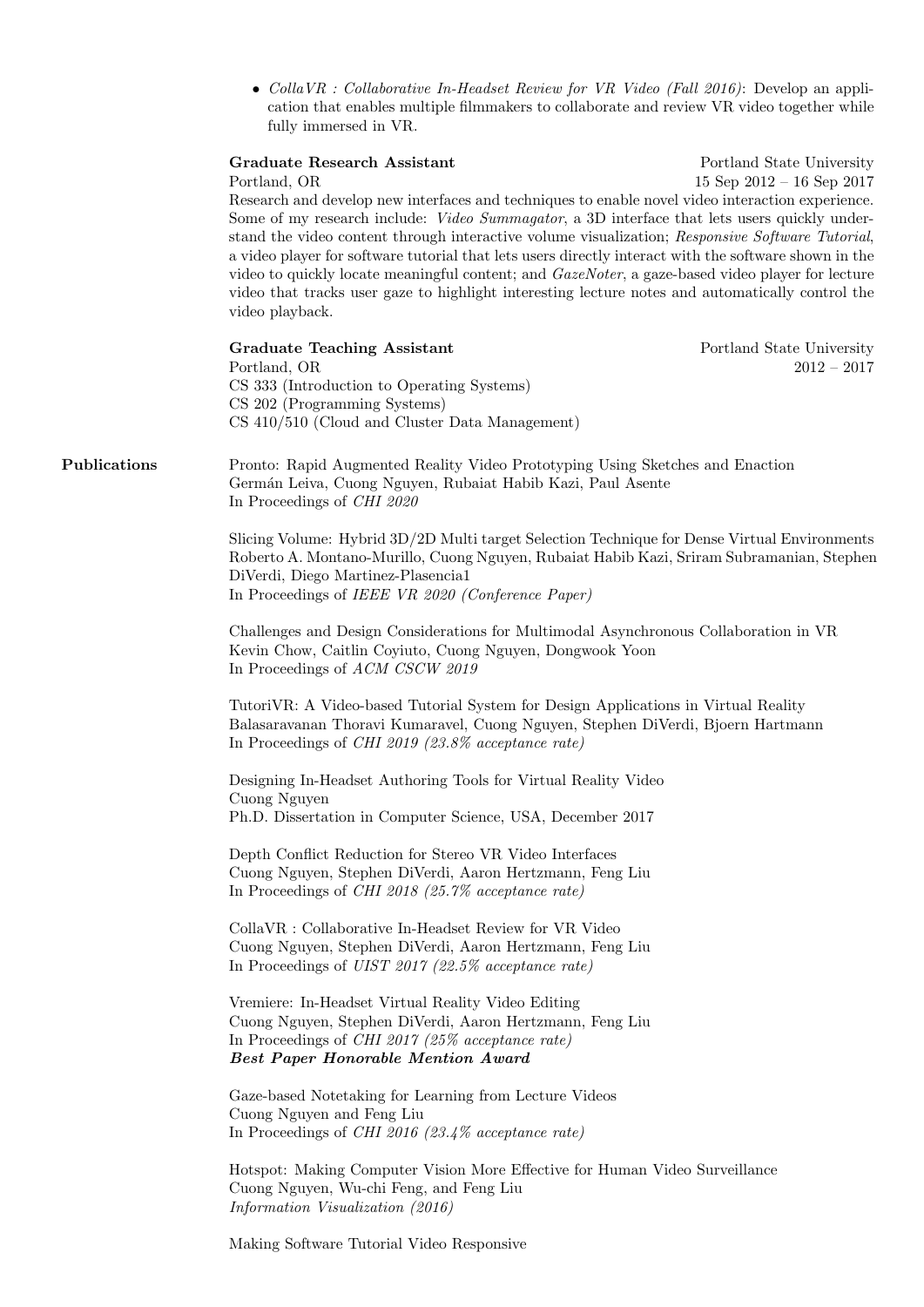|                    | Cuong Nguyen and Feng Liu<br>In Proceedings of CHI 2015 (23% acceptance rate)<br><b>Best Paper Honorable Mention Award</b>                                                                                                                                  |
|--------------------|-------------------------------------------------------------------------------------------------------------------------------------------------------------------------------------------------------------------------------------------------------------|
|                    | Direct Manipulation Video Navigation on Touch Screens<br>Cuong Nguyen, Yuzhen Niu, and Feng Liu<br>In Proceedings of Mobile HCI 2014 (21.3% acceptance rate)                                                                                                |
|                    | Direct Manipulation Video Navigation in 3D<br>Cuong Nguyen, Yuzhen Niu, and Feng Liu<br>In Proceedings of CHI 2013 (20% acceptance rate)<br><b>Best Paper Honorable Mention Award</b>                                                                       |
|                    | Video Summagator: An Interface For Video Summarization and Navigation<br>Cuong Nguyen, Yuzhen Niu, and Feng Liu<br>In Proceedings of <i>CHI 2012</i> (23% acceptance rate)                                                                                  |
| Patents            | U.S Patent 16/428,201: Dynamically Rendering 360-Degree Videos Using View-Specific-Filter<br>Parameters. May 2019 (pending)                                                                                                                                 |
|                    | U.S. Patent 16/163,428: Interfaces and Techniques to Retarget 2D Screencast Videos into 3D<br>Tutorials in Virtual Reality, October 2018 (pending)                                                                                                          |
|                    | U.S. Patent 15/935,976: Dynamically Modifying Virtual and Augmented Reality Content to Re-<br>duce Depth Conflict Between User Interface Elements and Video Content, March 2018 (pending)                                                                   |
|                    | U.S. Patent 15/680,528: Collaborative Interaction with Virtual Reality Video, August 2017<br>(pending)                                                                                                                                                      |
|                    | U.S. Patent 15/337,457: Facilitating editing of virtual-reality content using a virtual-reality<br>headset, October 2016 (pending)                                                                                                                          |
| Activities         | Invited talks<br>Designing In-Headset Authoring Tools for Virtual Reality Video<br>at UC Berkeley (Nov. 2018) and Stanford (Nov. 2018) universities                                                                                                         |
|                    | <b>Papers reviewed</b> (total: 20)<br>Reviewers for IEEE VR 2018, ACM UIST 2018, ACM ISS 2018, ACM CHI 2019, ACM ISS 2017,<br>ACM Multimedia 2017, IEEE Transactions on Multimedia 2016, CHI WIP 2013, Information<br>Visualization, ACM SIGGRAPH ASIA 2020 |
|                    | Conference organizing: Associate Chair for ACM CHI 2020.                                                                                                                                                                                                    |
|                    | Conference presentation<br>at CHI 2019, CHI 2018, CHI 2017, CHI 2016, CHI 2015, MobileHCI 2014, CHI 2013, CHI 2012                                                                                                                                          |
| Interns supervised | 2018 - Bala Kumaravel, UC Berkeley<br>2018 - Roberto Antonio Montano Murillo, University of Sussex<br>2019 - Megha Nawhal, Simon Fraser University<br>2019 - German Leiva, Universite Paris-Saclay<br>2019 - Jeremy Hartmann, University of Waterloo        |
| <b>Skills</b>      | <i>Programming languages</i> : $C^{++}$ , Python, $C^{#}$ , SQL                                                                                                                                                                                             |
|                    | Virtual Reality development: Oculus Rift SDK, OpenVR, Unity, OpenGL, network (ZeroMQ),<br>spatial audio (Steam Audio, Hoa Library)                                                                                                                          |
|                    | Video interaction and visualization: video processing (OpenCV), GUI design and programming<br>(OpenFrameworks, Processing, FLTK), visualization (VTK), eye tracking (Tobii EyeX SDK),<br>depth sensor (Intel RealSense SDK), statistical analysis (SPSS)    |